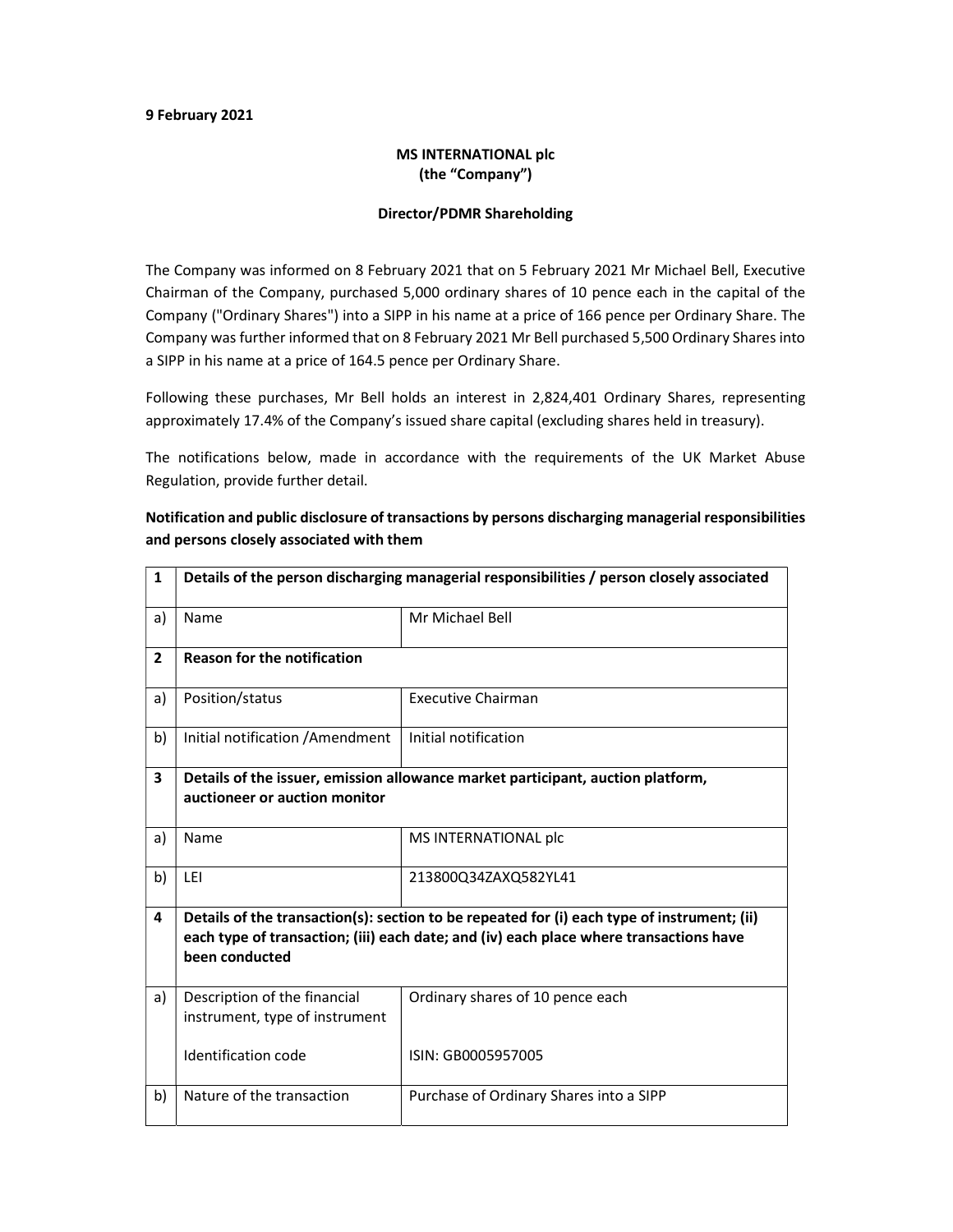| c) | Price(s) and volume(s)   | Price(s)                                 | Volume(s) |
|----|--------------------------|------------------------------------------|-----------|
|    |                          | 166p                                     | 5,000     |
|    |                          |                                          |           |
| d) | Aggregated information   | Aggregated volume: 5,000                 |           |
|    |                          |                                          |           |
|    | - Aggregated volume      | Aggregate price: 166p per Ordinary Share |           |
|    |                          |                                          |           |
|    | - Price                  | Aggregated total: £8,300                 |           |
|    |                          |                                          |           |
| e) | Date of the transaction  | 5 February 2021                          |           |
|    |                          |                                          |           |
| f) | Place of the transaction | London Stock Exchange, AIM Market (XLON) |           |
|    |                          |                                          |           |

| $\mathbf{1}$ | Details of the person discharging managerial responsibilities / person closely associated                                                                                                               |                                            |                    |
|--------------|---------------------------------------------------------------------------------------------------------------------------------------------------------------------------------------------------------|--------------------------------------------|--------------------|
| a)           | Name                                                                                                                                                                                                    | Mr Michael Bell                            |                    |
| $\mathbf{2}$ | <b>Reason for the notification</b>                                                                                                                                                                      |                                            |                    |
| a)           | Position/status                                                                                                                                                                                         | <b>Executive Chairman</b>                  |                    |
| b)           | Initial notification / Amendment                                                                                                                                                                        | Initial notification                       |                    |
| 3            | Details of the issuer, emission allowance market participant, auction platform,<br>auctioneer or auction monitor                                                                                        |                                            |                    |
| a)           | Name                                                                                                                                                                                                    | MS INTERNATIONAL plc                       |                    |
| b)           | LEI                                                                                                                                                                                                     | 213800Q34ZAXQ582YL41                       |                    |
| 4            | Details of the transaction(s): section to be repeated for (i) each type of instrument; (ii)<br>each type of transaction; (iii) each date; and (iv) each place where transactions have<br>been conducted |                                            |                    |
| a)           | Description of the financial<br>instrument, type of instrument                                                                                                                                          | Ordinary shares of 10 pence each           |                    |
|              | Identification code                                                                                                                                                                                     | ISIN: GB0005957005                         |                    |
| b)           | Nature of the transaction                                                                                                                                                                               | Purchase of Ordinary Shares into a SIPP    |                    |
| c)           | Price(s) and volume(s)                                                                                                                                                                                  | Price(s)<br>164.5p                         | Volume(s)<br>5,500 |
| d)           | Aggregated information                                                                                                                                                                                  | Aggregated volume: 5,500                   |                    |
|              | - Aggregated volume                                                                                                                                                                                     | Aggregate price: 164.5p per Ordinary Share |                    |